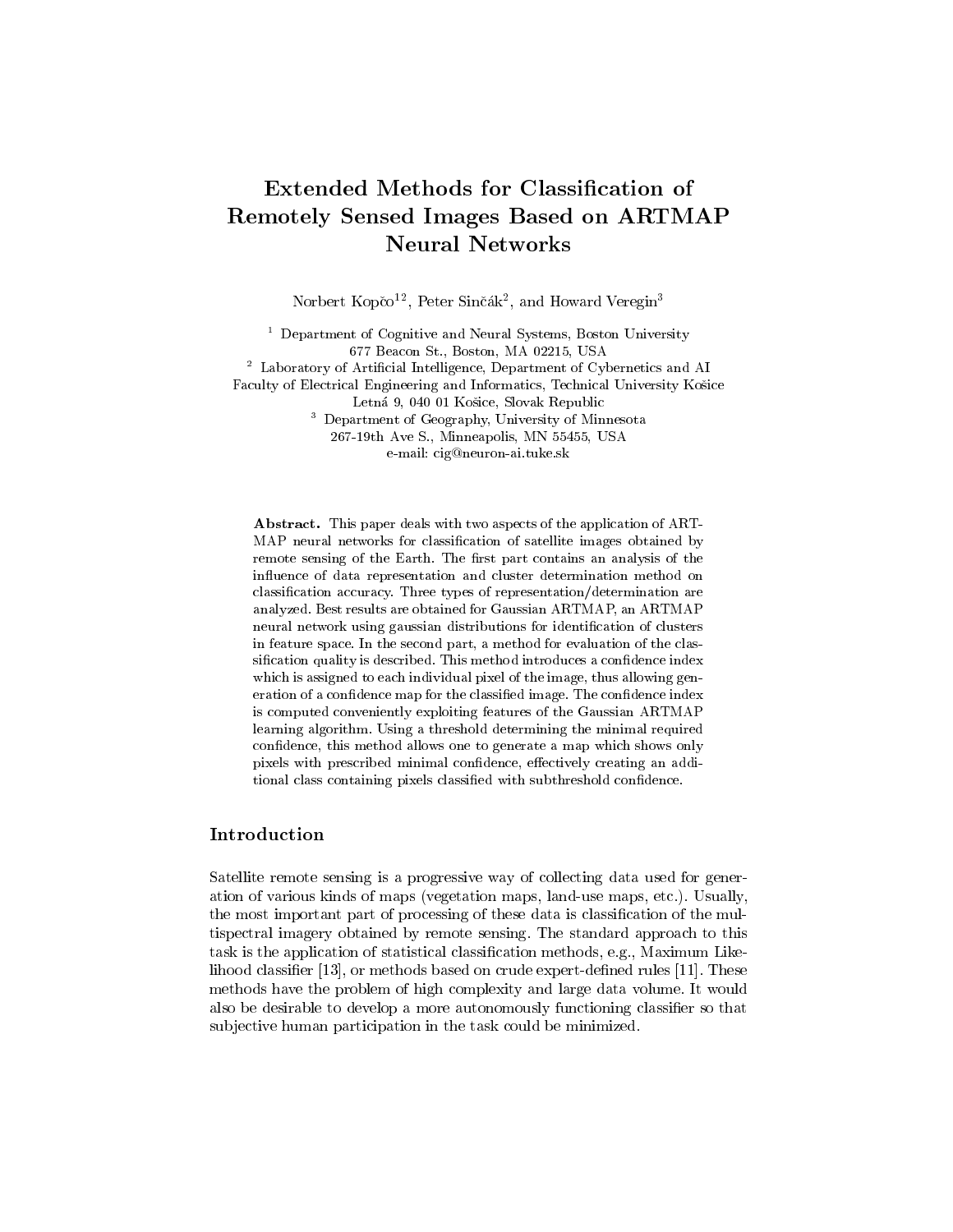A relatively new and potentionally useful method of classication of remotely sensed data is the method of classification using neural networks. In the last years- several types of neural networks have been used for classication of these data-backpropagation and them using the Backpropagation algorithm  $\mathcal{M}$  and the Backbrook of the Backbrook of the Backbrook of the Backbrook of the Backbrook of the Backbrook of the Backbrook of the Backbrook of the Bac of neural networks used in this domain is Adaptive Resonance Theory (ART) neural networks see - An extensive discussion of the neural contract neural contracts. network versus statistical approaches to image processing see  An interesting approach is described and in the series of the series of the series of the series of the series of the series

This study concentrates on two aspects of applying ARTMAP neural net works for classication of remotely sensed datably control atoms, gives a brief intuitive description of the ARTMAP neural networks Section In Section performacne of three types of ARTMAP networks- diering in the cluster deter mination method- is compared Section then describes a method for evaluation of classification quality for Gaussian ARTMAP neural networks.

The data for this study consists of an Landsat Thematic Mapper (TM) image of the city of Košice (located in Eastern Slovakia) and its environs. The whole image constants of the constants of which of which or pixels were consistent of which or pixels were consistent classical by an expert into seven thematic categories Figure into seven the original categories Figure in the o image along with the seven categories identified by expert. The following classes



Fig - Original image Highlighted areas were classi ed by expert see text

are denoted in the gure A  $\mathbf{A}$  barren elds-denoted in the gure A  $\mathbf{B}$ agricultural elds- E meadows- F woods- G water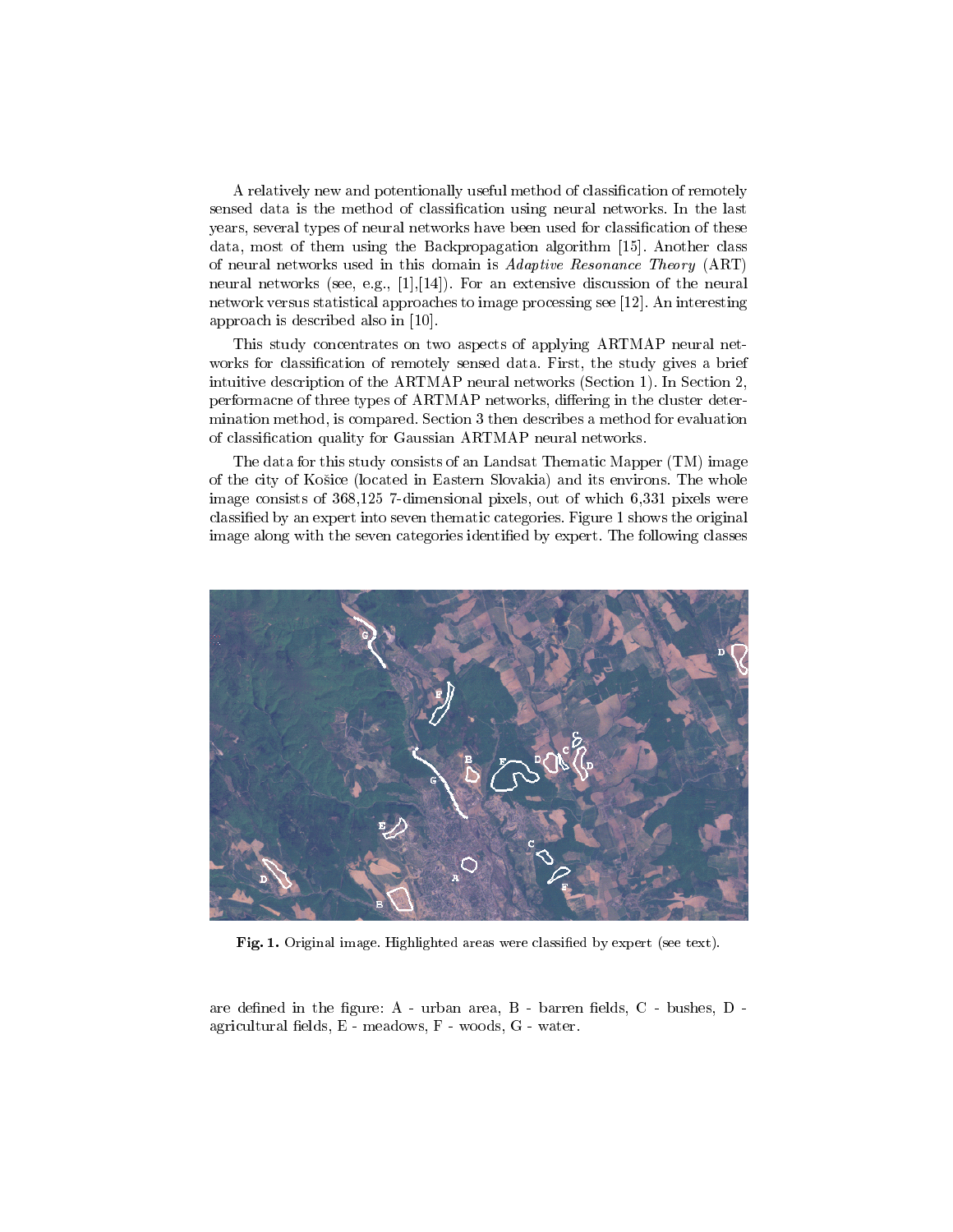## ARTMAP neural networks

ARTMAP neural networks belong to a group of neural networks based on Adap tive Resonance Theory ART- a theory of cognitive information processing in human brain brain brain brain brain as this group of neural networks-this group of neural networksis collectively known- are especially suitable for pattern recognition and classi cation applications using supervised as well as unsupervised learning. The first neural network model of this category- ART - was a system for unsuper vised classification of binary input data. This model was later extended to ART and functional control in the system and there are the control and the control of analogy of an data Also other modications of the ART of the ART 2000 into the ART 2000 into the ART 2000 introducedple Gaussian Article (1991) which uses Gaussian distributions to denomine individual and the second categories

The next step in the development of ART models was the introduction of a new ART are the called ARTMAP of the supervised for supervised for supervised for supervised for supervised for learning of arbitrary mappings of input vectors to output vectors The ARTMAP neural network-basic model of ARTMAP architecture-basic model of ARTMAP architectureversion a modular system consisting of two ART modules and a controlling modules in the ARTMAP architecture architecture architecture architecture architecture architecture architectu replaced by functy and the discussion of Gaussian Article and Arthur models are constructed and the complete o and the called function of the called the complete or Gaussian and the contract of the contract of the contract of  $\mathcal{C}$ spectively The three above mentioned above models standard- and whose production of the standard-Gaussian ARTMAP) represent basic models of the ARTMAP architecture. The main difference among them is in the way they identify clusters in feature space. And the first part of the present paper deals with analysis of this difference in identication method- and its inuence on computational properties of the three systems

#### $1.1$ ARTMAP systems dynamics

A detailed description of the dynamics of the ART and ARTMAP systems- rel evant to same country to an and the found-contained the property of the contained and the contained of the contain  $\alpha$ description of the standard ARTMAP architecture. A simplified version of the ARTMAP architecture was implemented for the present study A detailed de scription of its canadian of its section-between  $\mathbf{I}$  and  $\mathbf{I}$  this section-between  $\mathbf{I}$ process in an ARTMAP system is presented with the goal of developing an intu itive understanding of the learning process The basic structure of an ARTMAP system is shown in Figure 2. Individual blocks in the figure have the following function

- Input Layer F At the beginning of each trial- a pattern is presented into this layer. The size of this layer (number of neurons) is equal to the dimensionality of input patterns  $(N)$ .
- **Comparison Layer (F1)** In the second step of each trial (see description of the algorithm below- the pattern from the Input Layer is copied into this layer In the fourth step- the Input pattern and the optimal pattern represented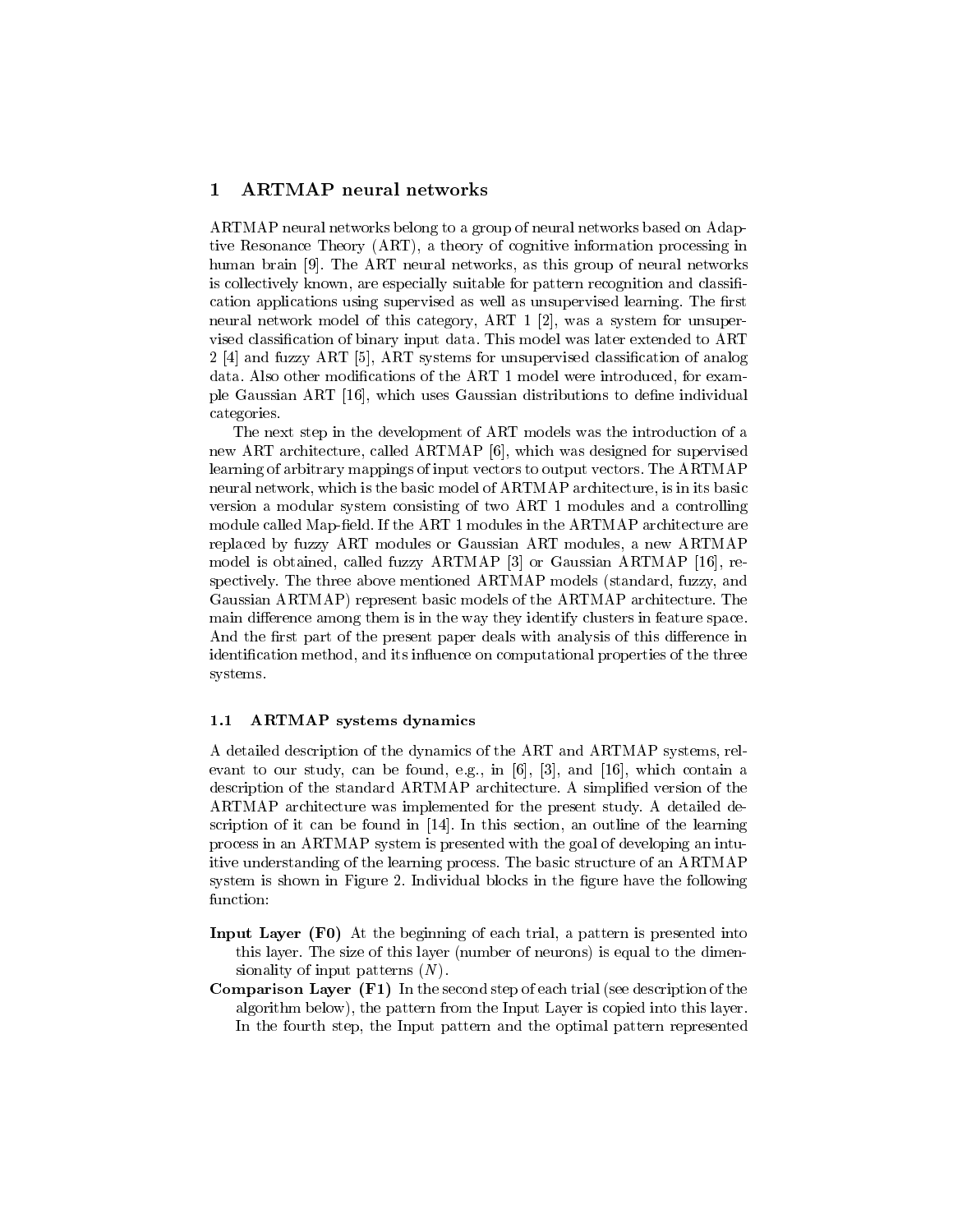

Fig. 2. Topology of ARTMAP neural networks

by the winning neuron in the Recognition Layer are compared here If they are signicantly dierent- a search for a new winning F neuron is initiated The size of this layer is N

- **Recognition Layer (F2)** Each neuron in this layer defines one cluster in feature space (the identification method differs for different types of ARTMAP models). The size of this layer is variable. It grows during training as new clusters in feature space are identified.
- **MapField (MF)** Each neuron in this layer represents one class and it receives input by a nonzero link from all the clusters which from all the first interesting the clusters which is a contr belong to the same class represented by this neuron During training- the content of the MF laver is identical with the content of the Output Laver. content of the MF layer is identical with the content of the Output Layer
- Output Layer (OL) Each neuron in this layer represents one class defined in  $\cdots$  data set  $\cdots$  the beginning of each trial-distribution class into which  $\cdots$ the input pattern should be classified is copied into this layer. Each class is represented by one neuron. The size of this layer is equal to the number of classes  $(M)$ .

The ARTMAP neural network training procedure can be described as follows

- The input pattern is presented to the Input Layer The corresponding class code is presented to the Output Layer
- The pattern from the Input Layer is identically copied into the Comparison Laver. Layer and the control of the control of the control of the control of the control of the control of the control of the control of the control of the control of the control of the control of the control of the control of th
- 3. If there are no neurons in the Recognition Layer  $(F2)$  or if all the F2 neurons are reset-to the reset-to-this layer than the connections from the connections from the connections from the F layer to the new neuron- which dene the cluster identied by that neuronare initialized to values identical with the input pattern. The new  $F2$  neuron is also connected with the MapField neuron representing the class to which the input pattern belongs The algorithm then continues by Step ie- by a new training cycle).
- If there are nonreset neurons in the F layer- the neuron in the Recognition Layer  $(F2)$  defining a cluster most suitable to include the input pattern is chosen as the winner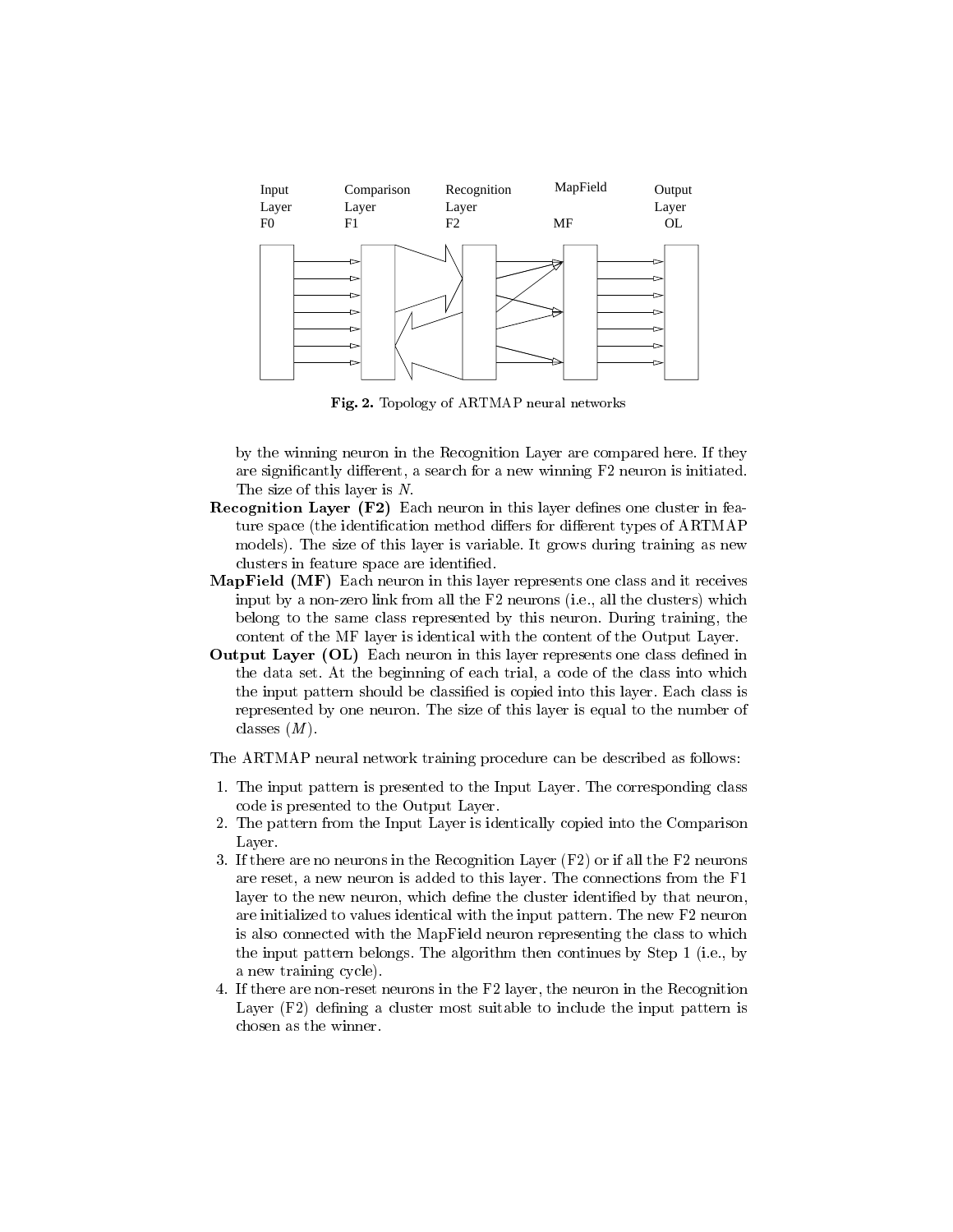- 5. The cluster associated with the winning  $F2$  neuron (represented as a pattern of connection activations) is compared to the input pattern. If the  $F2$  pattern does not represent the input pattern suciently ie- if these two patterns are not such that  $\mathbf{f}$  is reset and blocked and blocked and blocked and blocked and blocked and blocked and blocked and blocked and blocked and blocked and blocked and blocked and blocked and blocked and blocked and b from winning for the remainder of the current training cycle The algorithm then returns to Step
- 6. The winning  $F2$  neuron identifies a cluster which belongs to a certain class (category). If this class differs from the class to which the input pattern belongs- the winning F neuron is again frozen and the similarity criterion (see Step 5) is temporarily made stricter so that the same winning F2 neuron can not be accepted. The algorithm then continues by Step 3.
- 7. If the class represented by the winning  $F2$  neuron is identical to the class to which the current pattern belongs-the winner is accepted and the winner is accepted and the winner is accepted and the winner is accepted and the winner is accepted and the winner is accepted and the winner is accepted and of links connecting the winning  $\mathbf{H}$  neuron with the F neuron with the F neuron with the F neuron with the F neuron with the F neuron with the F neuron with the F neuron with the F neuron with the F neuron with the F that the cluster associated with the winning  $F2$  neuron is more similar to the current input pattern

This procedure is repeated until the network classifies all the input patterns correctly

in the testingapplication phase- phase- procedure is as follows well-

- The unknown input pattern is presented into the Input Layer and copied into the Comparison Layer
- A winner in the Recognition Layer is found If the pattern represented by the winner is not suciently similar to the input pattern- the system is not able to classify the imput pattern otherwise-input pattern pattern is classified in into the MapField class associated with the winning F2 neuron.

There are two adjustable parameters in the ARTMAP networks. The first of them is the baseline similarity threshold (or so-called vigilance parameter) used in the Comparison Layer computations This parameter can range from zero to one (one meaning that identity of the compared patterns is required). The second parameter is the learning rate and again it can range from zero to one

It has been shown before that results obtained by ARTMAP networks are dependant on the order in which the input patterns are presented during training To suppress this presentationorder dependence- a method of voting is usually applied In this method- several usually ve independent ARTMAP networks are trained on the same data-set presented in different order. In the testing phase a new pattern is classified into the class voted for by majority of the networks.

# Influence of data representation and cluster identification method on classification accuracy

The description given in the previous section holds- up to some minor details- for all three modifications of the ARTMAP model compared in the present study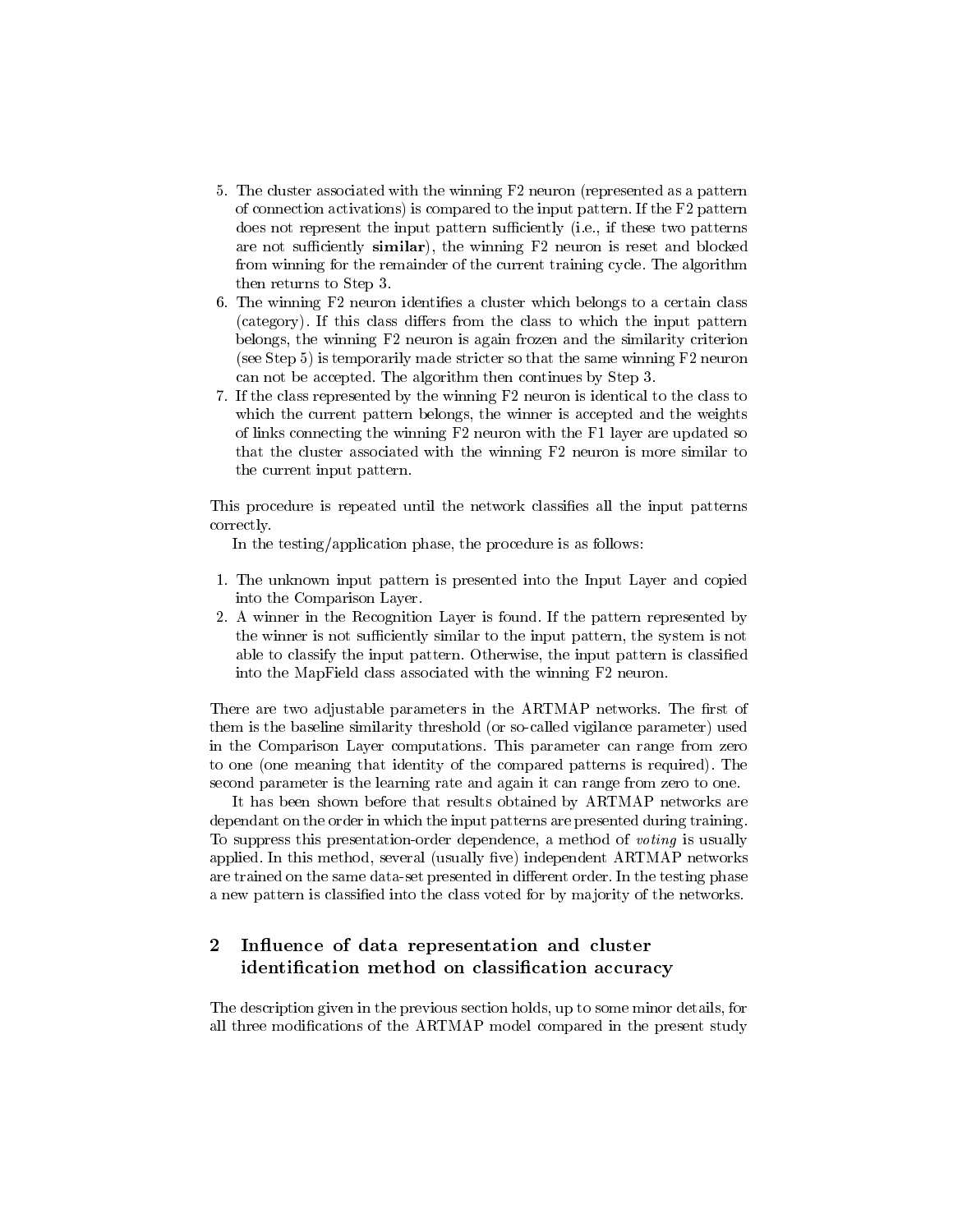standard-d- $\sim$  1.1 cm  $\sim$  1.1 cm  $\sim$  1.1 cm  $\sim$  1.1 cm  $\sim$  1.1 cm  $\sim$  1.1 cm  $\sim$  1.1 cm  $\sim$  1.1 cm  $\sim$  1.1 cm  $\sim$  1.1 cm  $\sim$  1.1 cm  $\sim$  1.1 cm  $\sim$  1.1 cm  $\sim$  1.1 cm  $\sim$  1.1 cm  $\sim$  1.1 cm  $\sim$  1.1 cm  $\sim$  1 gorithms is in the way the Recognition Layer  $(F2)$  neurons define the clusters they represent. This is closely related to the way in which the input patterns have to be pre-processed before training or testing. Individual properties of the examined models can be summarized as follows

- ARTMAP This model requires the data to be in a binary format So- to be able to apply it on the RS data used in this study the data has to be transformed We chose to use a mapping which transforms data into binary code by direct conversion of a decimal value into a binary value Each digit of this value is then processed individually This transformation has several consequences First- the dimensionality of the patterns and consequently the size of the network and the computation time) is considerably larger (eight-fold increase for decimal numbers ranging from  $\sigma$  is first,  $\sigma$  cooper, indicated from  $\sigma$ dramatically changes relations among patterns For example- values of , oo oo oo o o <del>and in ary the same in binary space in and in price the same in and s</del>  $\mathbf{B}$  binary and  $\mathbf{B}$  binary and  $\mathbf{B}$  binary and  $\mathbf{B}$  binary and  $\mathbf{B}$ In Arthur Artmap- each cluster is denoted by a hyperrectangle in feature space in feature space in feature space eg- a cube in the threedimensional space In our case it means that each cluster will be represented by a 56-dimensional hyperrectangle. It follows that this transformation will lead to creation of different clusters for binary data compared to analog data
- fuzzy ARTMAP This model accepts analog (continuous) data in the range . In the only transformation of data that needs to be done is rescaling to be done is rescaling to be done is r Each cluster in the Recognition Layer is again defined by a hyper-rectangle of the same dimensionality as is the dimensionality of the input data in the present study- several studies and study-
- a cluster in this model is the Recognition Layer in the Recognition Layer is the Recognition Layer in the Recognition Layer is the Recognition Layer in the Recognition Layer is the Recognition Layer in the Recognition Laye defined as a Gaussian probability distribution with a mean and variance in each dimension- and a priori probability of a given cluster This method does not require any transformation of data But- to obtain better comparability with other methods-sup- we rescale the same way as in the same way as in the same way as in the same  $\mu$  $\mathcal{L}$  are the contract of  $\mathcal{L}$  . The contract of  $\mathcal{L}$  is represented to the contract of  $\mathcal{L}$

#### 2.1 Definition of task

Although all three analyzed methods are very similar- as can be seen in the above discussion- the dierence in the way they determine individual clusters should lead to significantly different results when used for the same classification task. The goal of this experiment is to compare the three classification methods in terms of classification accuracy achieved. The results should suggest the most suitable method of cluster identification for the remote sensing data used here. Also- the goal is to present Gaussian ARTMAP as a new method for classication of data in remote sensing The expected results are as follows

 $-$  ARTMAP: Because of the high dimensionality which resulting from the transformation required by this algorithm- it is expected that the algorithm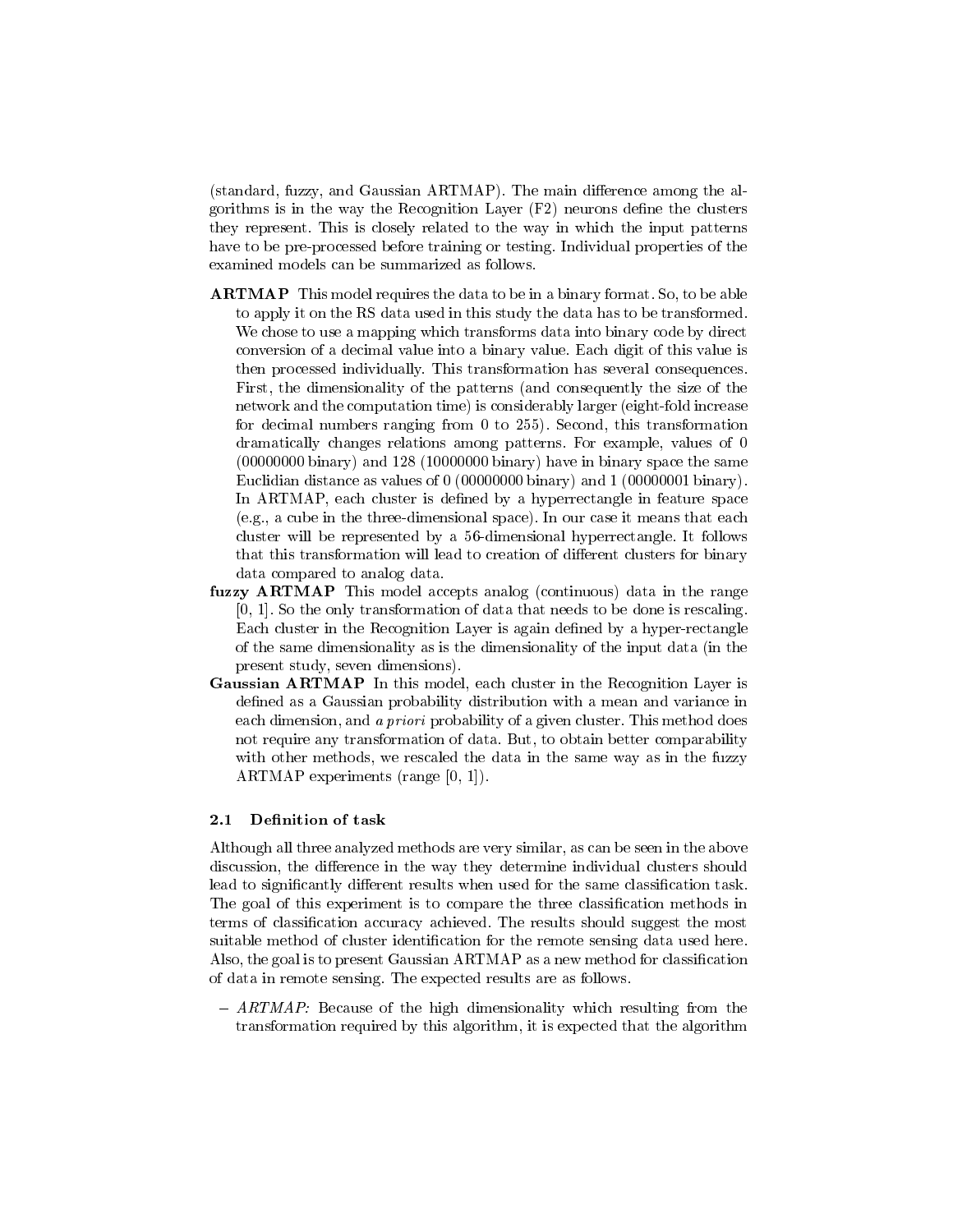will be very sensitive to small changes in data and its ability to generalize will be poor

- $-$  fuzzy ARTMAP: Based on previous studies and authors' experiences it is expected that fuzzy ARTMAP will perform very well in this task
- $-$  Gaussian ARTMAP: This neural network has been never before used for RS data classification. But the experiments performed by the authors previously on benchmark classification tasks suggest that it should be very powerful.

#### $2.2$ Methods

The data set consists of sevendimensional patterns The set was randomly divided into a training set (train patterns) which are the (train patterns). Five the contract of the contract of  $\mathcal{S}$ copies of the training set were created-up containing the training patterns in  $\mathcal{L}_{\mathcal{A}}$ a different random order. The training and testing sets were then transformed for each individual method binarization for ARTMAP- scaling for fuzzy and Gaussian ARTMAP For each method- optimal values of parameters were es timated using a validation technique in which a sequence of trainings and tests was repeated for different combinations of parameters of windows of parameters  $\sim$  subscriptions of  $\sim$ set containing  $\cdot$  ,  $\vee$  the the training set and the the remaining of  $\vee$  the remaining of  $\vee$ training set After optimal values of parameters were found- ve independent net works of each type were trained on the training sets All the networks were then tested on the test set using the *voting* method. The parameters used in training of each complete were as follows baseline vigilancesimilarity-in the complete via and  $\gamma$ -initial variance in Gaussian Arthward *J.* Arthward  $(\rho = 0.5, \rho = 1)$ , ruzzy ARTIMAP  $(p = 0.0, p = 1)$ , Gaussian ARTMAP  $(p = 0.0, p = 1, p = 0.0)$ 

#### 2.3 Results and discussion

The performance of the methods was evaluated in terms of per cent of correctly classified test set patterns weighted by the size of each class (weighted  $PCC$ ). Also- a confusion matrix for each of the methods was computed Table gives

Set  $\#1$  Set  $\#2$  Set  $\#3$  Set  $\#4$  Set  $\#5$  Voting 88.95 89.51

Gaussian ARTMAP 93.90 93.57 93.49 94.24 93.09 94.04

91.66

90.82

 $92, 16$ 

93.95

fuzzy ARTMAP 93.72 91.48

93.72

Table - Performance in weighted of correctly classi ed test patterns of the three methods on individual training sets and for voting

the performance of the three methods expressed in weighted PCC For each net work type- individual performance after training on a single training set as well as overall performance (obtained using voting) is shown. The results show that the highest classification accuracy is obtained by the Gaussian ARTMAP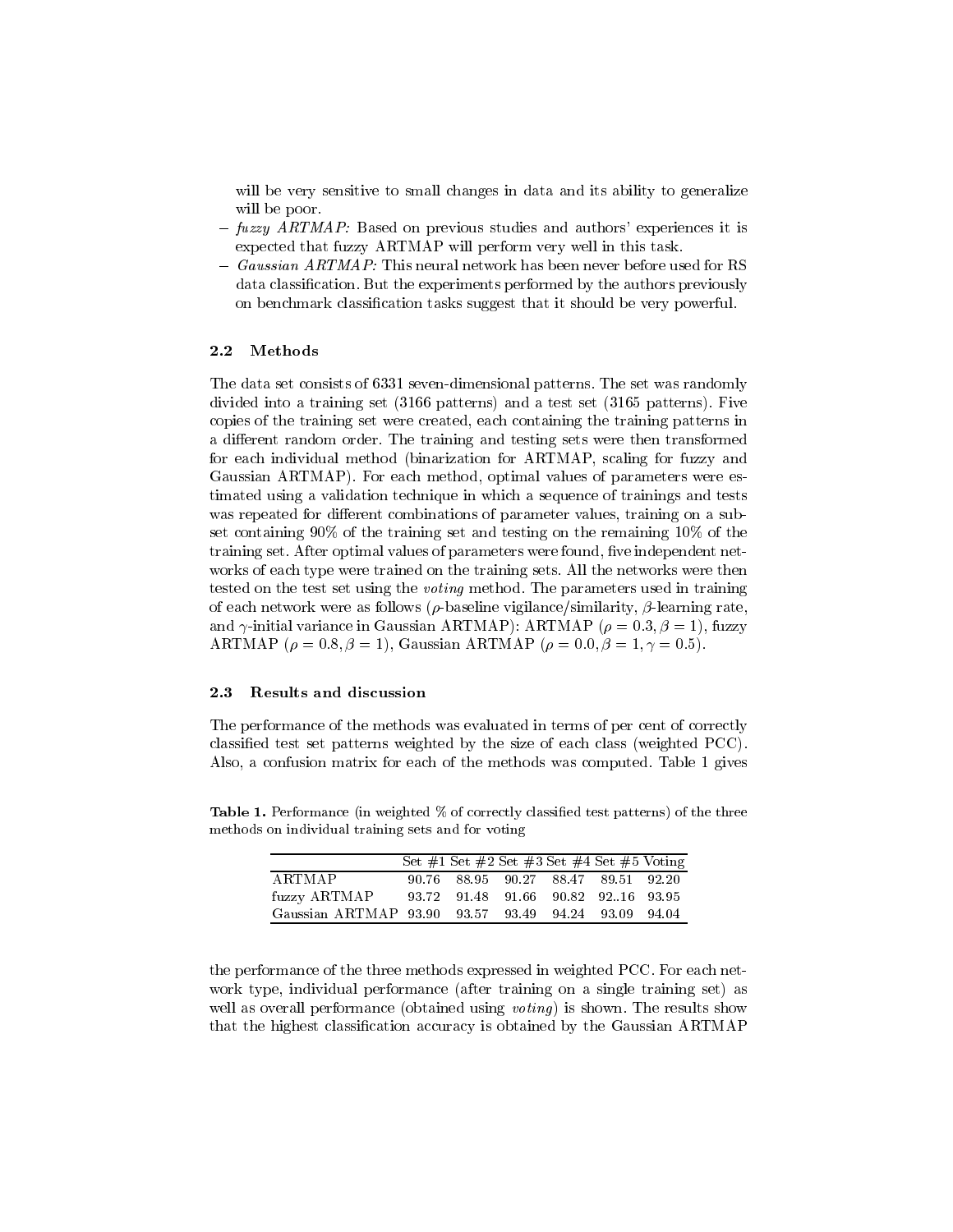neural network-training sets and with voting training sets and with voting The classical training The classical training  $\mathbf{r}$ tion accuracy is slightly worse for fuzzy ARTMAP- and considerably worse for ARTMAP algorithm. The poor performance of the ARTMAP network can be assigned- as expected- to the poor ability of the network to generalize This is suggested also by the fact that this network used in each training approximately 200 F2 neurons (clusters) whereas the other two methods needed only 80 to 90 F2 neurons. Another important result shown in the table is that Gaussian ARTMAP- compared to fuzzy ARTMAP- is much less sensitive to the training set ordering. This observation is supported by the smaller variance in PCC obtained when Gaussian ARTMAP was trained on individual training sets- as well as by the fact that the improvement obtained by application of voting on this method is much smaller than that for fuzzy ARTMAP. The difference in the performance is even stronger if non-weighted PCC is used. In this case (data not shown-partment articles than articles than function of the function of the station of the function of the  $\mu$ ARTMAP with voting

Tables - - and show the confusion matrices for each neural network model with the tables show that the tables show that the tables show the significant differences in the significant of

Table 2. Confusion matrix for ARTMAP network with voting (weighted  $PCC = 92.20$ ). Each item in the table gives the per cent of pixels from a given Actual Class column classified into given Predicted Class (row). The Total for each Actual Class (bottom row) gives per cent of patterns in the test set belonging to the corresponding Actual Class The Total for each Predicted Class has analogous meaning

|                       | Actual Class |       |       |       |       |       |       |                |
|-----------------------|--------------|-------|-------|-------|-------|-------|-------|----------------|
| Predicted Class       | А            | в     | C     | D     | Ε     | F     |       | (%)<br>G Total |
| A'                    | 84.82        | 0.35  | 0.52  | 0.00  | 0.46  | 0.00  | 2.64  | 2.21           |
| $\rm B'$              | 4.02         | 99.40 | 1.57  | 0.00  | 0.00  | 0.00  | 0.00  | 36.84          |
| $\rm C'$              | 2.68         | 0.08  | 75.17 | 0.46  | 0.46  | 4.55  | 3.25  | 5.40           |
| D'                    | 0.00         | 0.00  | 0.52  | 94.11 | 0.00  | 13.13 | 0.61  | 28.78          |
| E'                    | 1.34         | 0.16  | 2.80  | 0.00  | 98.92 | 0.00  | 0.00  | 6.67           |
| $\mathbf{F}$          | 5.80         | 0.00  | 17.13 | 5.46  | 0.00  | 82.13 | 1.22  | 15.36          |
| $\mathrm{G}^{\prime}$ | 1.34         | 0.00  | 2.27  | 0.00  | 0.00  | 0.19  | 92.29 | 4.74           |
| %<br>Total            | 2.24         | 36.87 | 5.72  | 28.37 | 6.48  | 15.39 | 4.93  | 100.00         |

size of individual classes- all three methods classify almost evenly well patterns from all the categories Also- there is no pair of categories which would be sys tematically confused by any of the networks This suggests that there is no significant overlap in the data set and that the obtained performance reflects almost exclusively each network's capability to classify the data and to generalize information contained in the training data set. The color-encoded classification map obtained by the Gaussian ARTMAP network is shown in Figure 3.

All these results show that Gaussian ARTMAP is the best method for the chosen task. There is only one exception to this observation. The classification  $\alpha$  accuracy (PCC) of this network on the training set after the training was finished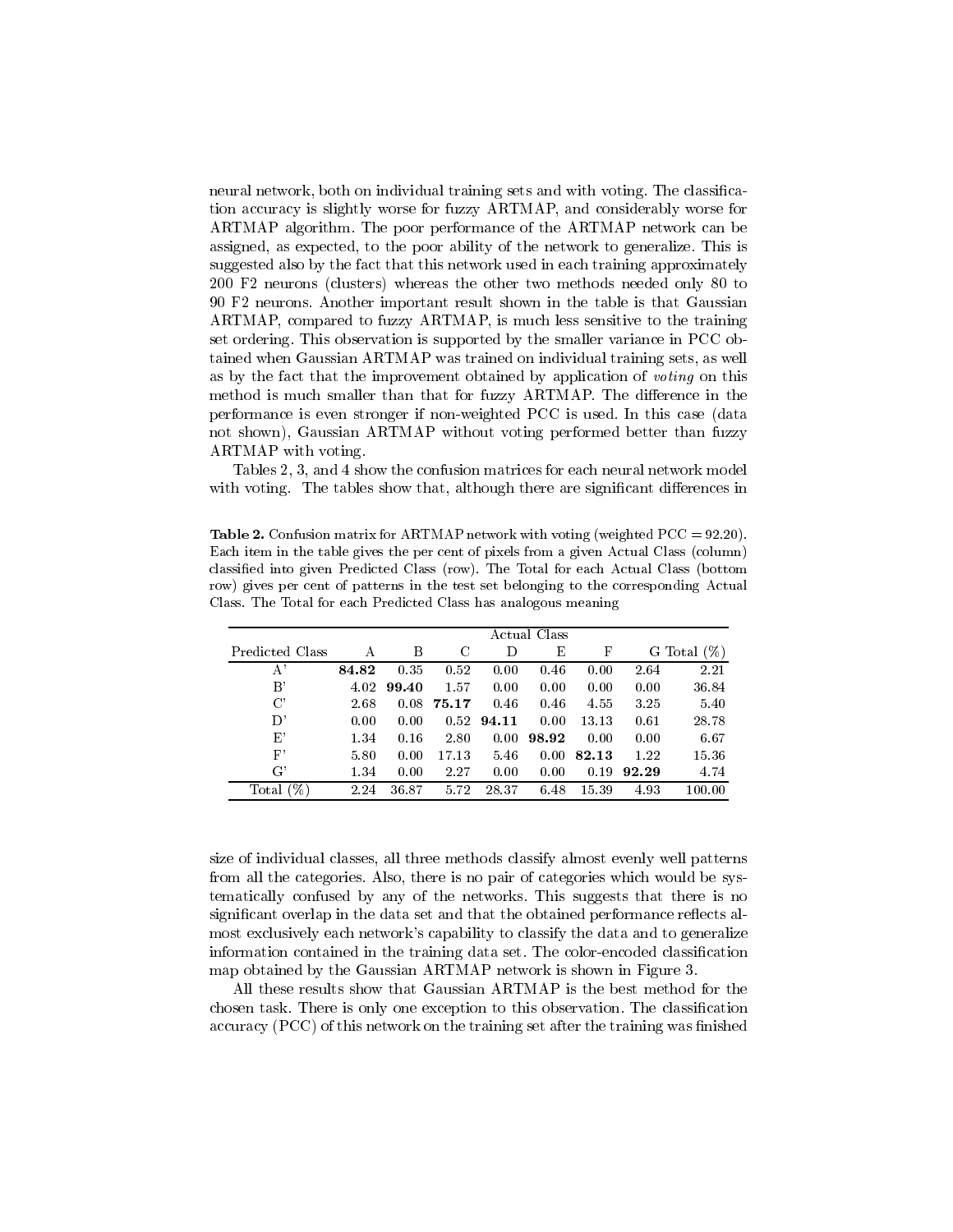|                       | Actual Class |       |       |       |        |       |       |                |
|-----------------------|--------------|-------|-------|-------|--------|-------|-------|----------------|
| Predicted Class       | А            | в     | C     | D     | Ε      | F     |       | G Total $(\%)$ |
| $A^{\prime}$          | 88.84        | 0.87  | 1.57  | 0.00  | 0.00   | 0.00  | 2.64  | 2.53           |
| B'                    | 2.68         | 98.97 | 0.00  | 0.00  | 0.00   | 0.00  | 0.00  | 36.56          |
| $\rm C'$              | 5.80         | 0.16  | 79.55 | 0.11  | 0.00   | 2.47  | 3.25  | 5.31           |
| D'                    | 0.00         | 0.00  | 0.52  | 96.33 | 0.00   | 8.45  | 0.00  | 28.66          |
| $\mathbf{E}^{\prime}$ | 0.00         | 0.00  | 2.27  | 0.00  | 100.00 | 0.00  | 0.00  | 6.60           |
| $\mathbf{F}$ ,        | 1.34         | 0.00  | 12.76 | 3.56  | 0.00   | 88.30 | 0.61  | 15.39          |
| $G^{\prime}$          | 1.34         | 0.00  | 3.32  | 0.00  | 0.00   | 0.84  | 93.51 | 4.96           |
| %<br>Total            | 2.24         | 36.87 | 5.72  | 28.37 | 6.48   | 15.39 | 4.93  | 100.00         |

Table Confusion matrix for fuzzy ARTMAP network with voting PCC  Format as described in Table

Table 4. Confusion matrix for Gaussian ARTMAP network with voting (PCC = 94.04). Format as described in Table 2

|                       | Actual Class |       |       |       |        |       |       |                |
|-----------------------|--------------|-------|-------|-------|--------|-------|-------|----------------|
| Predicted Class       | А            | в     | С     | D     | Ε      | F     |       | G Total $(\%)$ |
| $A^{\prime}$          | 91.52        | 0.35  | 1.05  | 0.11  | 0.00   | 0.00  | 1.22  | 2.34           |
| $\mathbf{B}$          | 0.00         | 99.48 | 0.00  | 0.00  | 0.00   | 0.00  | 0.00  | 36.68          |
| C,                    | 5.80         | 0.00  | 87.24 | 0.11  | 0.00   | 4.55  | 4.46  | 6.07           |
| D'                    | 1.34         | 0.00  | 0.00  | 97.22 | 0.00   | 7.21  | 0.00  | 28.72          |
| E,                    | 0.00         | 0.16  | 0.00  | 0.00  | 100.00 | 0.00  | 0.00  | 6.54           |
| Ŀ,                    | 0.00         | 0.00  | 8.92  | 2.57  | 0.00   | 88.04 | 1.22  | 14.85          |
| $\mathrm{G}^{\prime}$ | 1.34         | 0.00  | 2.80  | 0.00  | 0.00   | 0.19  | 92.90 | 4.80           |
| $Total(\%)$           | 2.24         | 36.87 | 5.72  | 28.37 | 6.48   | 15.39 | 4.93  | 100.00         |



Fig Classi cation map obtained by the Gaussian ARTMAP classi er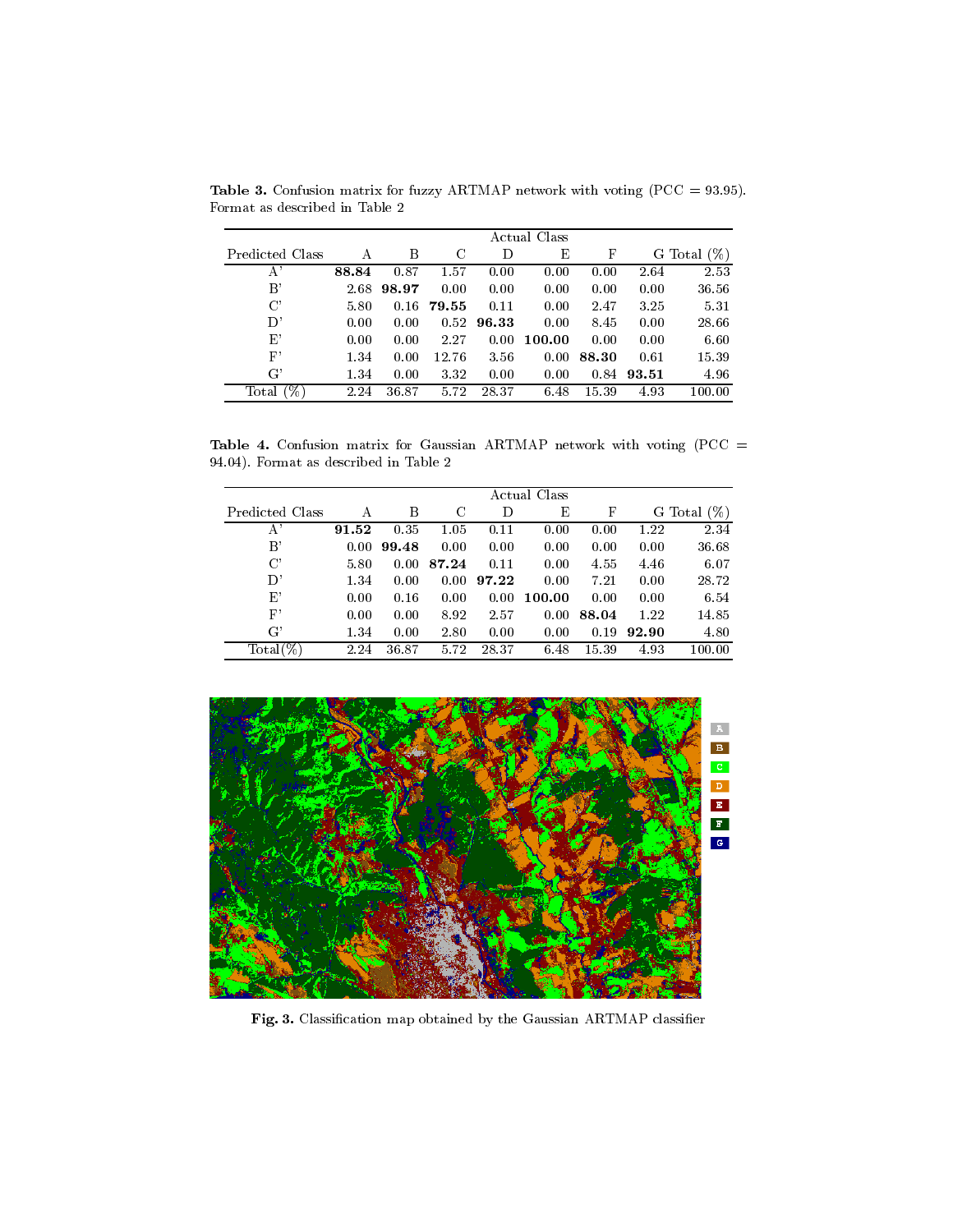was always less than  $u$  -fuzzy less than  $u$  and fuzzy less than  $u$  and fuzzy less than  $u$ ARTMAP this parameter always reached the interpreted behavior  $\mathbf{r}$  result can be interpreted by interpreted by interpreted by interpreted by interpreted by interpreted by interpreted by interpreted by interpreted by i in two ways On the one hand it means that there may be tasks for which fuzzy ARTMAP or ARTMAP are more suitable- eg- in case when all the data are available during the training On the other hand this result underscores the generalization capabilities of Gaussian ARTMAP because it means that the network is able to identify and ignore noisy data in the training set

#### 3 Classification quality evaluation using confidence index

It is often very useful to have a measure of condence of classication- especially in the remote sensing area where the differences in spectral content of patterns belonging to the same class can be quite considerable There are several statisti cal approaches to this problem see- eg-  But these methods are usually very computationally intensive. Therefore it would be very useful to find a method for assigning confidence to each classified pixel exploiting computations done as part of the classication process itself In this section- a method isdeveloped for evaluation of the classication condence in Gaussian ARTMAP- the system which showed the best performance in classification of the remotely sensed data (see previous section).

#### $\bf 3.1$ Description of the method and results

In Gaussian ARTMAP- as mentioned in Section - each category comprises of a set of clusters Each of these clusters contains patterns from a Gaussian proba bility distribution defined by a mean and variance in each dimension of the input space when a new pattern is presented-internal that probability of them pattern belong ing to each of the existing clusters is computed using a Bayes discrimination  $\mathbf{f}$  , and a set of the set of the set of the set of the set of the set of the set of the set of the set of the set of the set of the set of the set of the set of the set of the set of the set of the set of the set of

$$
g_i(I) = \log (p(I|\omega_i)) + \log P(\omega_i)
$$
 (1)

where I is the input pattern patterns of  $p$  (ii) is the conditional density of I  $Q$  , i.e. condition j) were a formation of  $P$  , the and  $P$  is the and  $P$  is the article of  $J$  and  $J$  is the article of  $P$  and  $\alpha$ pattern is classified into the most probable category. The probability measure of the new pattern belonging to a given category is defined as a sum of probabilities of the new pattern belonging to any of the clusters associated with that categoryie-

$$
R_k(I) = \sum_{j \in \Omega(k)} \exp(g_j(I)) \tag{2}
$$

where  $\Omega(k)$  represents the set of clusters associated with category k. The new pattern is then assigned to the category  $k$  with the highest probability measure  $R_k(I)$ . If the voting method is used to suppress the influence of training pattern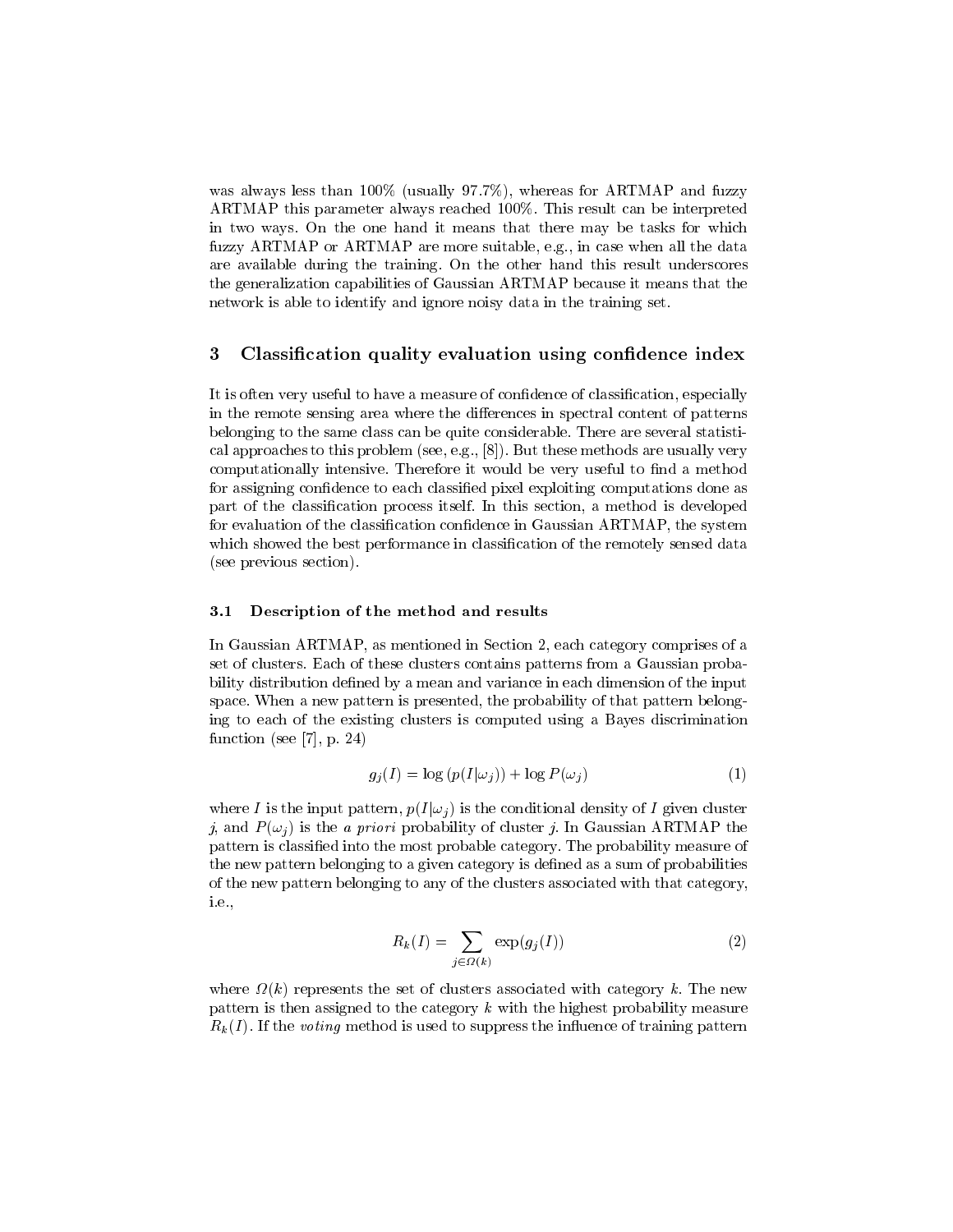ordering see Section and the probability measurement of the probability measurement of the probability measure extended over all the networks used in voting

$$
R_k(I) = \sum_{l=1}^{V} \left( \sum_{j \in \Omega(k)} \exp(g_{j,l}(I)) \right)
$$
 (3)

where  $V$  is the number of networks used for *voting*.

The probability measure of input I belonging to category  $\alpha$  is evaluated to  $\alpha$ uated for every category. And this fact offers a straightforward way to define a confidence of the decision made by the system when category  $K$  was chosen for input  $I$ . We define this confidence index as

$$
c(I) = \frac{R_K(I)}{\sum_{k=1}^{M} R_k(I)}.\tag{4}
$$

This index is evaluated for each individual pixel of the image and its value can range from to Using a simple encoding which assigns a shade of gray to each value of index c-paper condence map for the condensation image can be obtained in as an example-  $\sim$  the condence map for the condence map for the image classical condensation of



Fig. 4. Confidence map of the image classified by Gaussian ARTMAP using voting (confidence expressed in  $%$ )

the Gaussian ARTMAP model with *voting* (shown in Figure 3).

Next- a condence threshold- - can be introduced- which denes the minimal confidence required for a pixel to be assigned into the proposed category. Then, if the condence for the pixel is subthreshold- the pixel can be classied as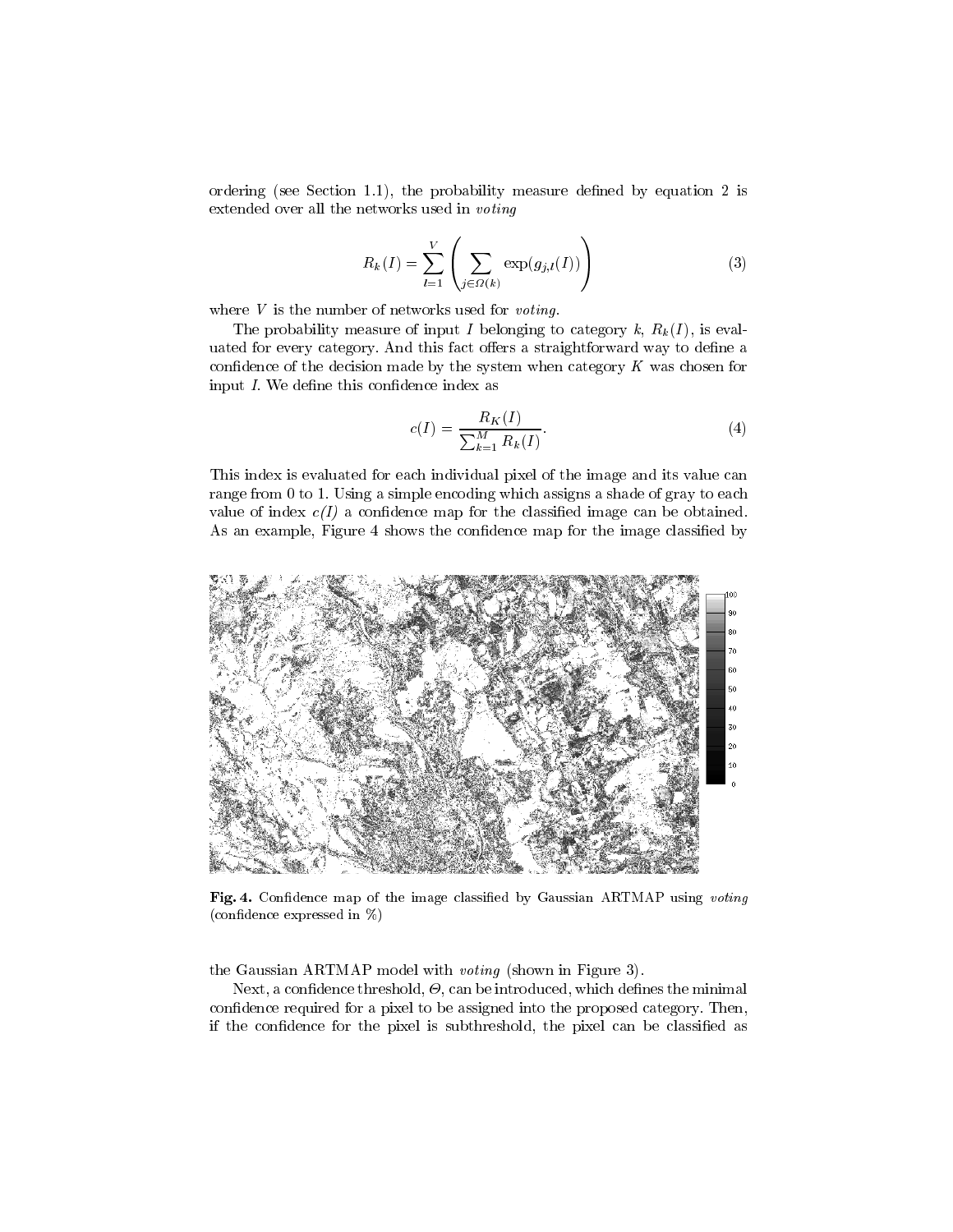belonging to an unknown category. The choice of the confidence threshold value inuences two counteracting aspects of the classication First- the higher the value of the classication is the classication accuracy of the suprathreshold pixels of the suprathreshold pixels — any a magnetic value of  $\omega$  means that fewer pixels will be considered into any  $\omega$ of the known categories To analyze these two aspects- a pair of graphs is shown in Figure 9. Fire geometry in the Figure show the threshold vector  $\vert \phi - \phi \vert$  ,  $\phi = 1$ 



Fig. 5. Per cent of suprathreshold pixels of the image (on the left) and non-weighted per cent of correctly classified pixels (on the right) as a function of value of the confidence threshold  $\Theta$ . See discussion in text.

which assures that  $99\%$  of the suprathreshold pixels will be classified correctly non will be able to the system will be able to classificate with the system will be able to be able to be able to be able to be able to be able to be able to be able to be able to be able to be able to be able to be able t  $\alpha$  is the image The state image image is shown in Figure . This image, the white  $\alpha$ color represents a new category of pixels unknown to the system

# Conclusion

This paper gives a description of the application of three different types of ARTMAP neural network for classification of images obtained from remote sensing First- a description of the application of the ARTMAP methods for remote sensed data is given Second- a comparison of performance of three ARTMAP neural networks differing in the input data representation method and the cluster identification method is presented. This analysis shows that Gaussian ARTMAP. which is the from Gaussian as data from Gaussian probability distribution of the from Gaussian probability of best classier for this kind of data Third- a method based on computational properties of the Gaussian ARTMAP neural network is described which allows assignment of a condence measure- called condence index- to the classication of each pixel This makes it possible to create condence maps and thresholded classification maps with prescribed classification accuracy. These maps allow a deeper insight into performance of the classifier.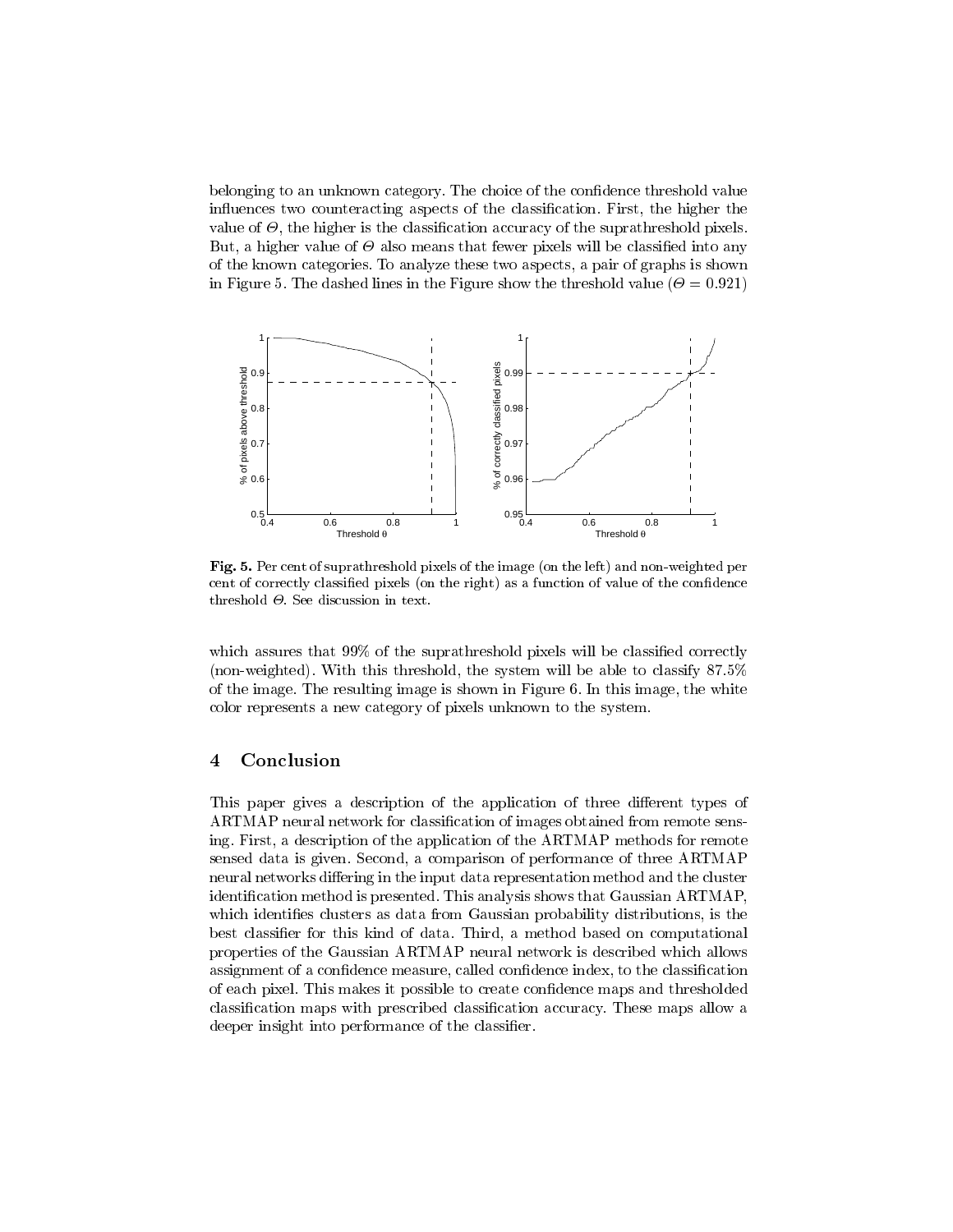

Fig. 6. Thresholded classification map obtained by the Gaussian ARTMAP classifier -

### References

- 1. G. A. Carpenter, M. N. Gjaja, S. Gopal, and C. E. Woodcock. Art neural networks for remote sensing: Vegetation classification from landsat tm and terrain data. IEEE Transactions on Geoscience and Remote Sensing, 35(2):308-325, 1999.
- 2. G.A. Carpenter and S. Grossberg. A massively parallel architecture for a selforganizing neural pattern recognition machine. Computer Vision, Graphics, and Image Processing, 37:54-115, 1987.
- 3. G.A. Carpenter, S. Grossberg, N. Markuzon, J.H. Reynolds, and D.B. Rosen. Fuzzy ARTMAP: A neural network architecture for incremental supervised learning of analog multidimensional maps IEEE Transactions on Neural Networks - 713, 1992.
- 4. Gail Carpenter and Stephen Grossberg. Art 2: Self-organization of stable category recognition codes for analog input patterns. Applied Optics, 1987. Special issue on neural networks
- 5. Gail A. Carpenter, Stephen Grossberg, and B. Rosen David. FUZZY ART: an adaptive resonance algorithm for rapid, stable classification of analog patterns. Technical Report CASCNSTR- Boston University
- Gail A Carpenter Stephen Grossberg and John Reynolds ARTMAP Supervised real-time learning and classification of nonstationary data by a self-organizing neural 2000 in 1982, and 1983 in 1982, and 1982, and 1982, and 1982, and 1982, and 1982, and 1982, and 1983, and
- ro and Classical and Peterson Classical Analysis Wiley News, Classical Analysis Wiley News, Inc. (1986), Inc. (1986) York, 1973.
- 8. K. Fukunaga. Introduction to Statistical Pattern Recognition. Academic Press, San Diego, CA, 1972.
- 9. Stephen Grossberg. Adaptive pattern classification and universal recoding, I: Feedback expectation olfaction and illusions Biological Cybernetics -